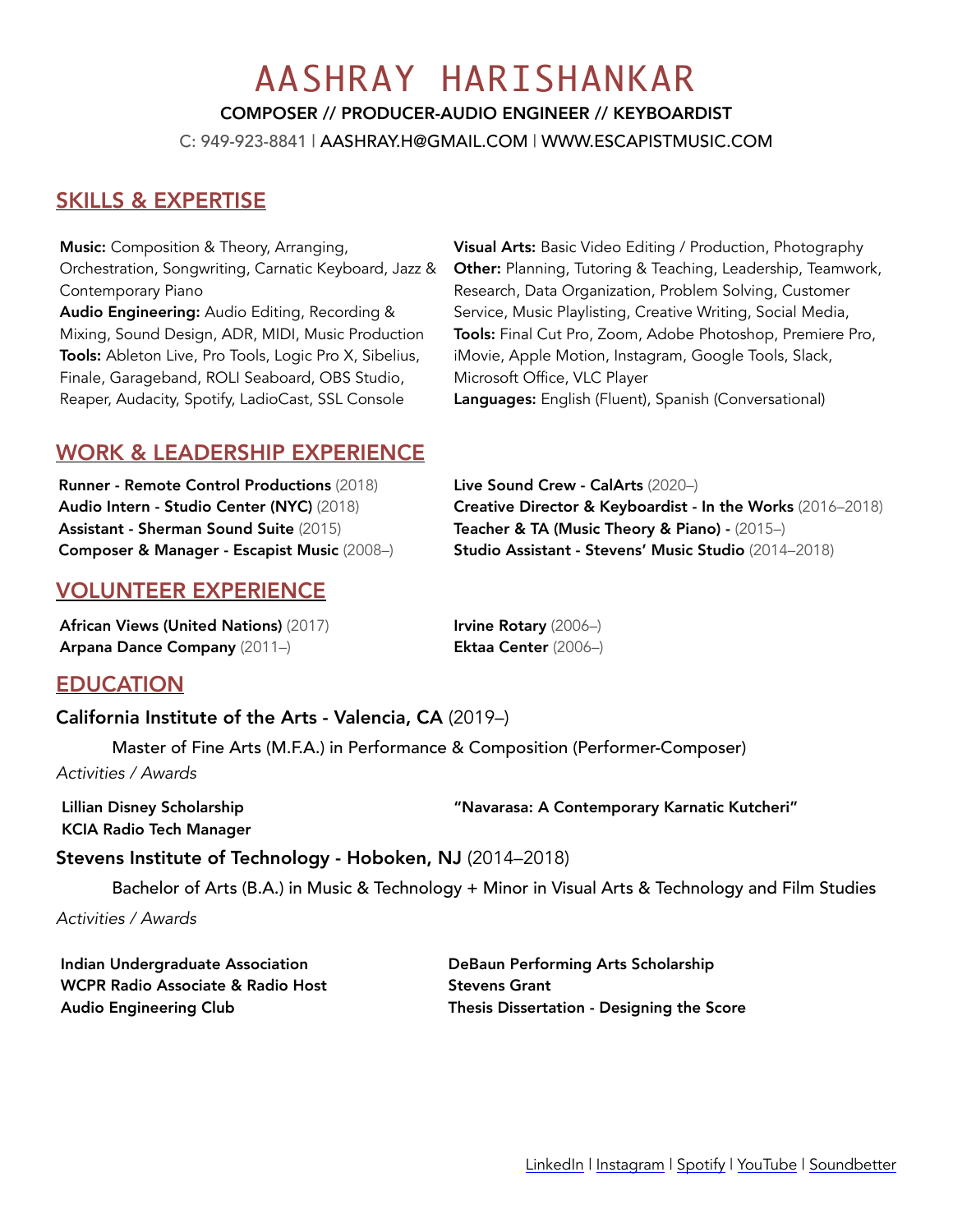# AASHRAY HARISHANKAR

#### COMPOSER // PRODUCER-AUDIO ENGINEER // KEYBOARDIST

C: 949-923-8841 | [AASHRAY.H@GMAIL.COM](mailto:AASHRAY.H@GMAIL.COM) | [WWW.ESCAPISTMUSIC.COM](http://WWW.ESCAPISTMUSIC.COM)

#### Work Experience

California Institute of the Arts - *Teaching (Theory Skills C, Future of Ancient Instruments, Rhythms of Resistance)*

California Institute of the Arts - *TA (Theory Skills C)* 

California Institute of the Arts - *Live Sound Crew* 

Regal Entertainment - *Customer Service & Sales* 

- Remote Control Productions *Runner & Intern*
- Studio Center NYC *Audio Intern*
- Light Warriors Band *Keyboardist*
- Sherman Sound Suite *Assistant*

In the Works Band - *Creative Director / Keyboardist* 

Stevens Institute of Technology - *Tutor (Music Theory & Piano)* 

Stevens Institute - *Studio Assistant (Stevens Music Studio)* 

#### **Credits**

| <b>Project Name</b>             | <b>Project Type</b>     | <b>Production Co.</b>      | <b>Role</b>                               |
|---------------------------------|-------------------------|----------------------------|-------------------------------------------|
| The Voyager                     | Animation               | Michael Lopalo             | Composer, Mixer                           |
| Not Quite a Show                | <b>Web Series</b>       | <b>Meybird Creative</b>    | Composer                                  |
| The Pomegranate Tree            | Short Film              | Kanika Vora                | Composer, Arranger                        |
| Bhumika                         | Dance                   | Arpana Dance Company       | Composer, Arranger, Mixer                 |
| Postgame                        | <b>Animation Series</b> | Rish & Kanish              | Composer, Arranger                        |
| The Enemy                       | <b>Animation</b>        | <b>Michelle Park</b>       | Sound Designer, Mixer                     |
| Glow Up                         | Animation               | Michelle Park              | Composer, Sound Designer,<br>Mixer        |
| <b>Hide and Seek</b>            | Animation               | Gwen Lee                   | Composer, Sound Designer,<br><b>Mixer</b> |
| Keep an Eye On Your Six<br>Pack | Short Film              | Murphy Griffin Productions | DX Editor                                 |
| Never Ever Give Up<br>Cleveland | Audiobook               | Chinetha Hall              | Composer, Audio Editor,<br><b>Mixer</b>   |
| Strippers & Sages               | Podcast                 | Lianne Walden              | Audio Editor, Mixer                       |